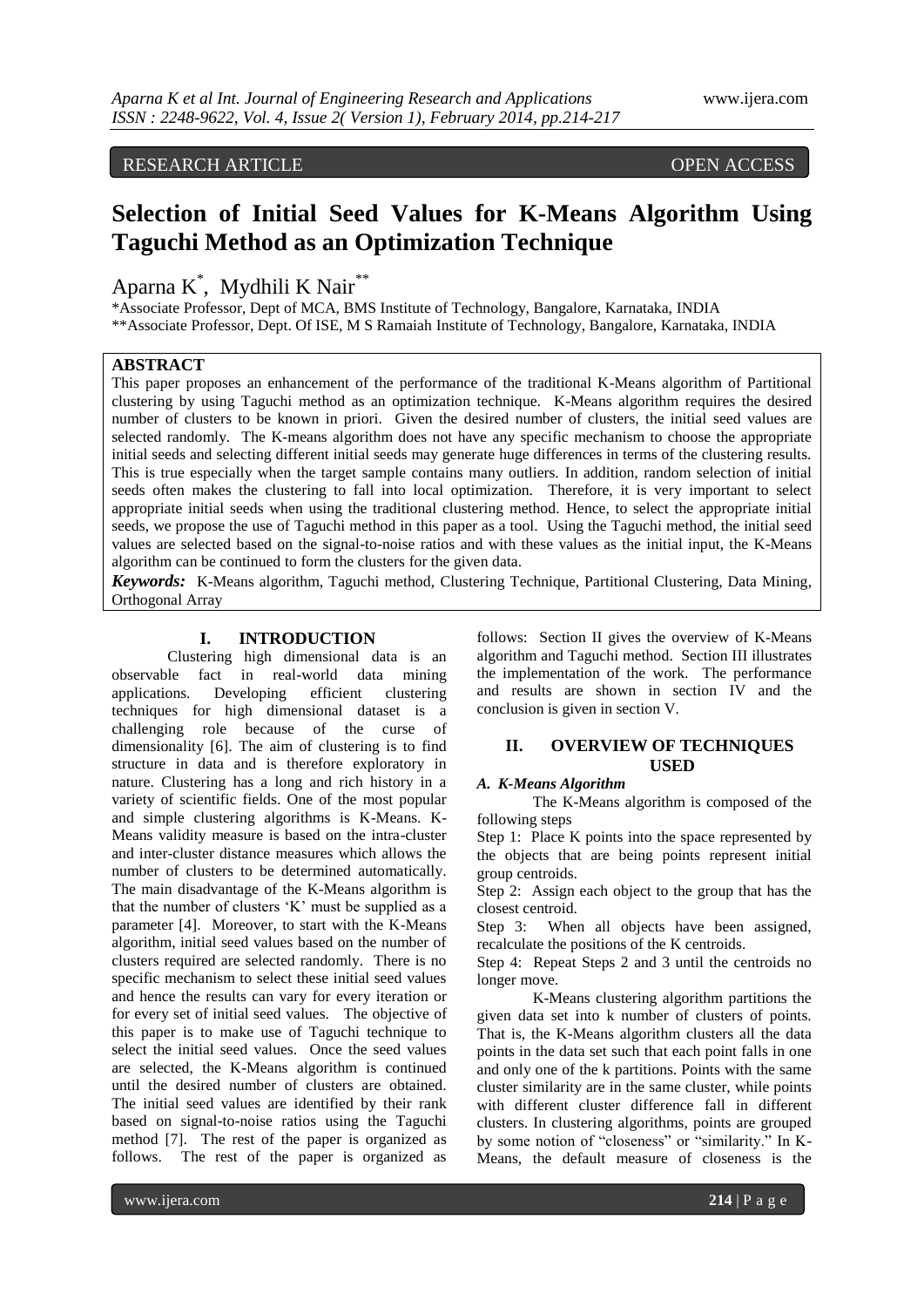Euclidean distance. The Euclidean distance formula is

# **EUCLIDEAN DISTANCE(X, Y)**

 $=(|\mathbf{X}_1\text{-}\mathbf{Y}_1|^2+|\mathbf{X}_2\text{-}\mathbf{Y}_2|^{2+\text{ ... }+}|\mathbf{X}_{N\text{-}1}\text{-}\mathbf{Y}_{N\text{-}1}|^{2}+|\mathbf{X}_N\text{-}\mathbf{Y}_N|^2)^{1/2}$ 

# *B. Taguchi Method*

Design of Experiments (DOE) is a collection of statistical methods for studying the relationships between input variables (independent variables) and their interactions on a response variable (dependent variable) [2]. Taguchi method provides simple, efficient and systematic approach to optimize designs for performance, quality and cost. This method combines the engineering and statistical knowledge to optimize design and manufacturing processes to achieve high quality at low cost and time [1]. Taguchi design is an important tool for robust design. It helps to identify the process parameters and their levels to put quality characteristic on target and to limit number of experiments for optimization [3]. In this paper, Taguchi Design of Experiments (DOE) approach has been used to analyze the selection of initial seed values of Step 1 in the above K-Means algorithm.

#### **III. EXPERIMENTAL DESIGN**

The experiment using Taguchi method was considered to calculate the initial seed values from a huge data set in order to predict the value of relative humidity. Relative Humidity is calculated based on the values of Temperature, Dew Point temperature and two constant values based on August-Roche-Magnus Approximation [5] (taken from Clausius-Clapeyron Relation). Given these values the Relative Humidity is calculated using the formula

#### **RELATIVE HUMIDITY:**

$$
RH = 100 \frac{exp(\frac{aT_d}{b+T_d})}{exp(\frac{aT}{b+T})}
$$

Where  $T$  is the Temperature in  $\mathrm{C}$ . Td is Dew point temperature in °C. The range of values

considered valid based on August-Roche-Magnus Approximation is

$$
0^{\circ}\text{C} < \text{T} < 60^{\circ}\text{C}
$$

 $0^{\circ}$ C < T<sub>d</sub> < 50°C

The K-Means algorithm was then used to form clusters based on the similar values of the four factors considered. Table I below shows four factors and three levels used in the experiment. If three levels were assigned to each of these factors and a factorial experimental design was employed using each of these values, number permutations would be 3 4 . The fractional factorial design reduced the number of designs to nine. The orthogonal array of L<sup>9</sup> type was used and is represented in Table II below.

TABLE I LEVEL OF EXPERIMENTAL PARAMETERS

| Symbol | Factor      | Level  |        |        |  |  |
|--------|-------------|--------|--------|--------|--|--|
|        |             |        |        |        |  |  |
| A      | Temperature | 23     | 28     | 33     |  |  |
| B      | Dew Point   | 20     | 25     | 27     |  |  |
| C      | Constant a  | 17.212 | 17.368 | 17.625 |  |  |
|        | Constant b  | 235.48 | 238.88 | 243.04 |  |  |

TABLE II TAGUCHI'S L<sub>9</sub> (3<sup>4</sup>) ORTHOGONAL ARRAY

|            | Factors |    |        |        |  |  |
|------------|---------|----|--------|--------|--|--|
| Std. order | A       | B  | C      | D      |  |  |
| 1          | 23      | 20 | 17.212 | 235.48 |  |  |
| 2          | 23      | 25 | 17.368 | 238.88 |  |  |
| 3          | 23      | 27 | 17.625 | 243.04 |  |  |
| 4          | 28      | 20 | 17.368 | 243.04 |  |  |
| 5          | 28      | 25 | 17.625 | 235.48 |  |  |
| 6          | 28      | 27 | 17.212 | 238.88 |  |  |
| 7          | 33      | 20 | 17.625 | 238.33 |  |  |
| 8          | 33      | 25 | 17.212 | 243.04 |  |  |
| 9          | 33      | 27 | 17.368 | 235.48 |  |  |

## **IV. PERFORMANCE AND RESULTS**

Nine experiments were conducted based on the above values and the complete response table for these data is shown in Table III below.

|              | LAT LINIVILIN TAL DATA AND SAWII LE STATISTICS |         |         |                       |                                           |            |         |  |
|--------------|------------------------------------------------|---------|---------|-----------------------|-------------------------------------------|------------|---------|--|
| Expt.<br>No. | Observed Response values for<br>RH             |         | Mean    | Standard<br>Deviation | Logarithmic<br>value of Std.<br>Deviation | S/N Ratio  |         |  |
|              | 83.183                                         | 82.123  | 82.781  | 82.696                | 0.53505                                   | $-0.62540$ | 43.7818 |  |
|              | 112.758                                        | 110.678 | 111.345 | 11.594                | 1.06211                                   | 0.06026    | 40.4294 |  |
|              | 126.935                                        | 127.987 | 125.123 | 26.682                | 1.44867                                   | 0.37065    | 38.8348 |  |

TABLE III EXPERIMENTAL DATA AND SAMPLE STATISTICS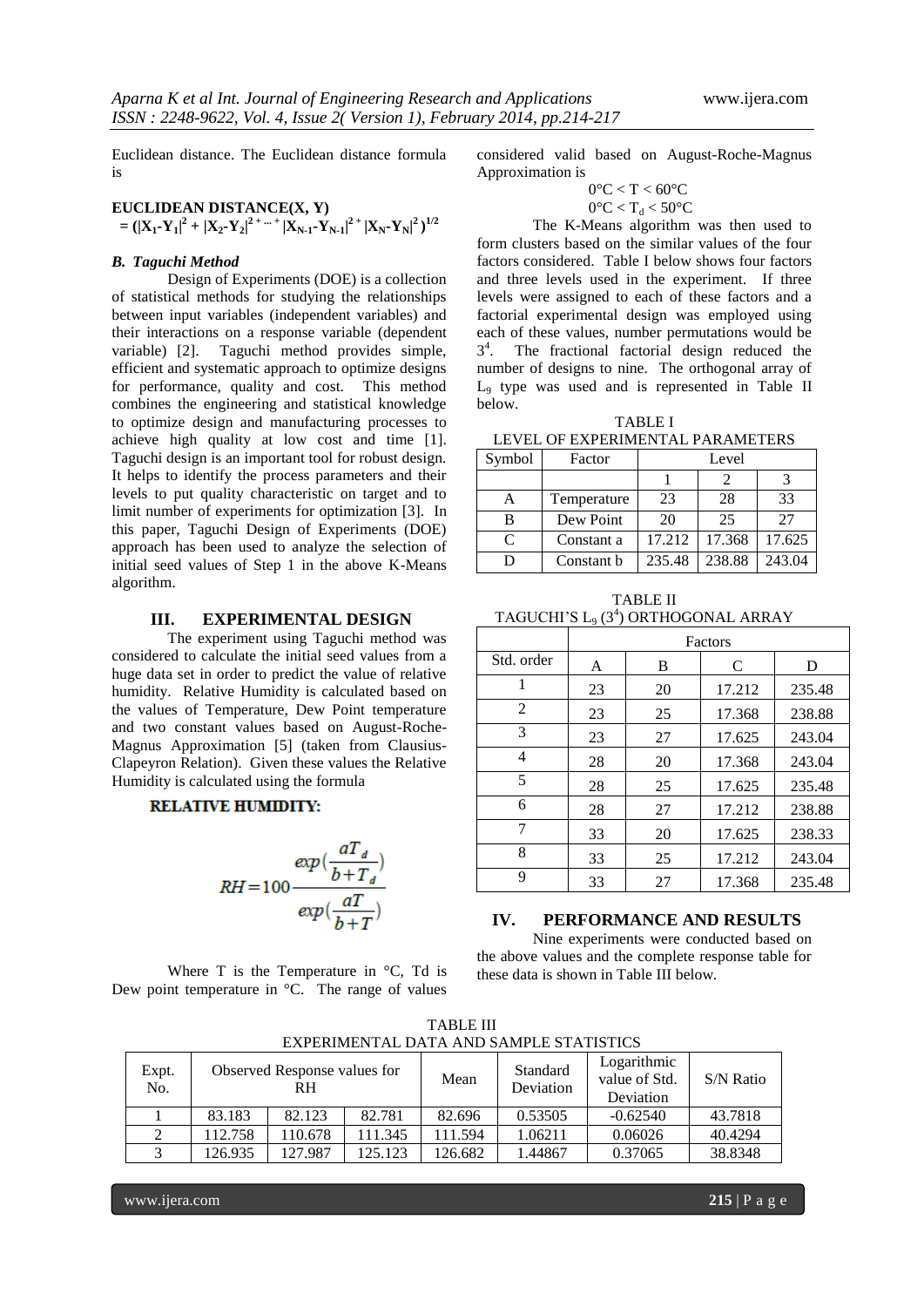|  | Aparna K et al Int. Journal of Engineering Research and Applications   |
|--|------------------------------------------------------------------------|
|  | ISSN: 2248-9622, Vol. 4, Issue 2(Version 1), February 2014, pp.214-217 |

| 4 | 62.272 | 63.989 | 61.712 | 62.658 | 1.18645 | 0.17097    | 34.4545 |
|---|--------|--------|--------|--------|---------|------------|---------|
|   | 83.409 | 83,001 | 82.990 | 83.133 | 0.23856 | $-1.43312$ | 50.8434 |
| 6 | 94.370 | 95.190 | 94.559 | 94.706 | 0.42929 | $-0.84562$ | 46.8726 |
|   | 45.883 | 44.761 | 45.083 | 45.242 | 0.57777 | $-0.54858$ | 37.8758 |
|   | 63.616 | 64.109 | 63.923 | 63.883 | 0.24882 | $-1.39104$ | 48.1901 |
|   | 70.595 | 70.231 | 71.092 | 70.639 | 0.43222 | $-0.83882$ | 44.2668 |

In this paper, optimal humidity is taken as the indicator of better initial value. Therefore, the nominal is best is selected for obtaining initial values. The S/N Ratio for nominal-is-best is calculated using the formula:

$$
S/N \text{ Ratio} = (10 * \text{Log}10(Ybar^{**}2/s^{**}2))
$$

The plot of factor effects on S/N Ratio is shown below in fig1.



Fig 1. Plot of factor effects on S/N Ratio

The Taguchi analysis for prediction of optimal values is shown in the response tables below.

| Response Table for Signal to Noise Ratios    |
|----------------------------------------------|
| Nominal is best $(10 * Log10(Ybar**2/s**2))$ |

|       | Level A | B     | C     | Ð     |
|-------|---------|-------|-------|-------|
|       | 41.02   | 38.70 | 46.28 | 46.30 |
|       | 44.06   | 46.49 | 39.72 | 41.73 |
| 3     | 43.44   | 43.32 | 42.52 | 40.49 |
| Delta | 3.04    | 7.78  | 6.56  | 5.80  |
| Rank  |         |       |       | 3     |

# Response Table for Means

| Level        | A      | <sub>R</sub>  | C        | D             |
|--------------|--------|---------------|----------|---------------|
| $\mathbf{1}$ | 106.99 | 63.53         | 80.43    | 78.82         |
| 2            | 80.17  | 86.20         | 81.63    | 83.85         |
| 3            | 59.92  | 97.34         | 85.02    | 84.41         |
| Delta        | 47.07  | 33.81         | 4.59     | 5.58          |
| Rank         |        | $\mathcal{D}$ | $\Delta$ | $\mathcal{R}$ |

Response Table for Standard Deviations

|      |                | Level A B                         | C  | Ð |
|------|----------------|-----------------------------------|----|---|
|      |                | 1 1.0153 0.7664 0.4044 0.4019     |    |   |
|      |                | 2 0.6181 0.5165 0.8936 0.6897     |    |   |
|      |                | 3 0.4196 0.7701 0.7550 0.9613     |    |   |
|      |                | Delta 0.5957 0.2536 0.4892 0.5594 |    |   |
| Rank | $\overline{1}$ |                                   | -3 |   |
|      |                |                                   |    |   |

# **Predicted values**

| S/N Ratio | Mean    | <b>StDev</b> | Ln(StDev) |
|-----------|---------|--------------|-----------|
| 35.4470   | 92.3112 | 1.17344      | 0.312732  |

|  | <sup>B</sup> | $\mathcal{C}$ | $\mathbf D$    |
|--|--------------|---------------|----------------|
|  |              |               | $\overline{2}$ |

Hence the predicted values by Taguchi method are level 1 for factors A and B, level 3 for factor C and level 2 for factor D. These values can be taken as the initial seed value for performing K-Means algorithm.